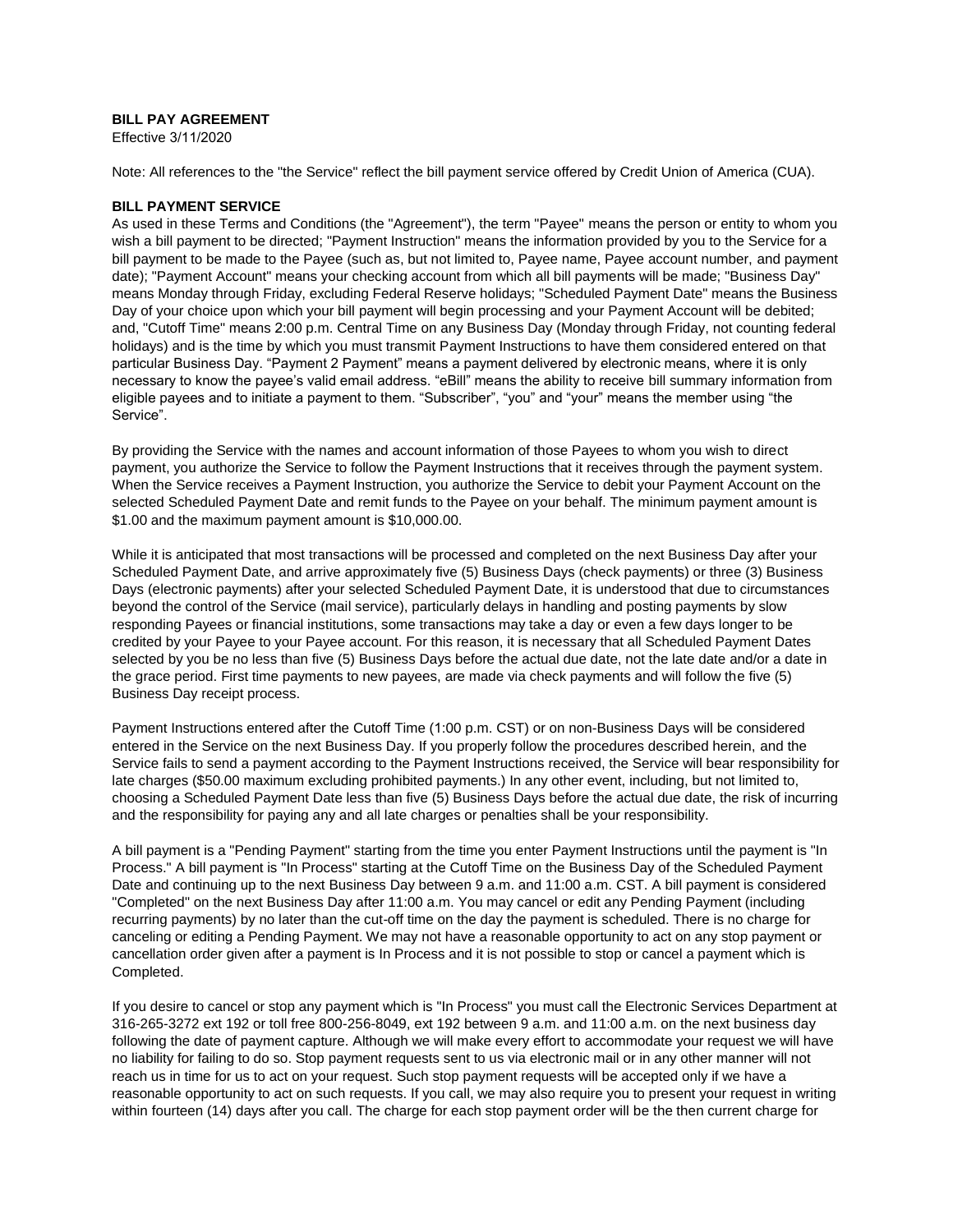such service as set forth in the applicable fee schedule, which is available on our web site <www.cuofamerica.com> or in person at any of our branches.

## **SERVICE FEES**

 and authorize the Service to charge your designated Payment Account for these amounts and any additional charges that may be incurred by you. Any fees associated with your standard deposit accounts (overdraft protection/non- sufficient charges/transfer fees, etc) will continue to apply. You are responsible for any and all telephone access fees This service is free for unlimited bill pay transactions. There may be a charge for additional transactions, such as stop payments, rush payments, gift checks, and check copies, and other optional services. You agree to pay such charges and/or Internet service fees that may be assessed by your telephone and/or Internet service provider.

 our web site<www.cuofamerica.com>(Tools/Resources, Disclosures/Security), or in person at any of our branches. All Service Fees will be the current charge as disclosed in the current applicable fee schedule, which is available on

### **HOW TO SET UP PAYEES/PAYMENTS**

 If you wish to add a new "PAYEE", select the "PAYEE" tab located in the Service. You should use a current bill from that payee to accurately set up the payment address and account number. Payments may be sent to any payee within the United States (including U.S. Territories and APO's/AEO's).

#### **RECURRING PAYMENTS**

 automatically rescheduled by the system. If the calculated processing date is a non-business date (usually When a recurring payment is processed, and based on your selected frequency settings for that payment, it is weekends/holidays), it is adjusted based on how you select the following rules:

 • Selecting the PAY BEFORE option, the processing date for the new payment occurrence is adjusted to the first business date prior to the calculated processing date.

• Selecting the PAY AFTER option, the processing date for the new payment occurrence is adjusted to the first business day after the calculated processing date.

 that day does not exist in the month of the processing date, the payment will be processed on the last calendar day of If your frequency settings for a recurring payment specify the 29th, 30th or 31st as a particular day of the month, and that month.

### **PERSON TO PERSON PAYMENTS**

CUA will not be responsible for delivery of payments where the Subscriber has not provided the accurate email address of the recipient. The daily limit is \$500 per recipient.

#### **EBILL PAYMENTS**

 Some payees may not elect to participate in the eBill presentment Service. Payees that are eligible for the eBill provide your login ID credentials to the payee's biller direct site. CUA will not be liable if the payees biller site fails to provide new billing information, ceases to participate in the Service, or removes the subscriber from the service due to non-payment status. The subscriber will be notified by email if the payee is no longer eligible for eBill, when a new eBill is available, when eBill is set up, or when eBill is cancelled. If the subscriber becomes "locked" in the eBill payee request a payee be added as an eBiller. service will be provided by the Service. You must enroll the eligible payees, agree to the terms and conditions and website, the subscriber must contact the eBill payee to unlock their security before payments can be made. Balance information for the eBiller payee, is the balance as of "their statement date", not the current date. You may not

#### **SPECIAL NOTES**

 For payments to be made the same day as entry, the cut-off time for entry is 2:00 p.m. CST Monday-Friday. Payments scheduled for the same day but after the cut-off time, will be processed on the next business day. A payment may be changed or cancelled (by the member) any time prior to the cut-off time on the scheduled processing date. Credit Union of America reserves the right to refuse the designation of a "PAYEE" or Payment for any reason.

 If a payment is scheduled and your checking account has insufficient funds to process the payment, CUA reserves CUA is not responsible for any payments that cannot be made due to incomplete, incorrect, or outdated information. the right to cancel payment and a non-sufficient funds charge may be imposed. You may re-enter that payment when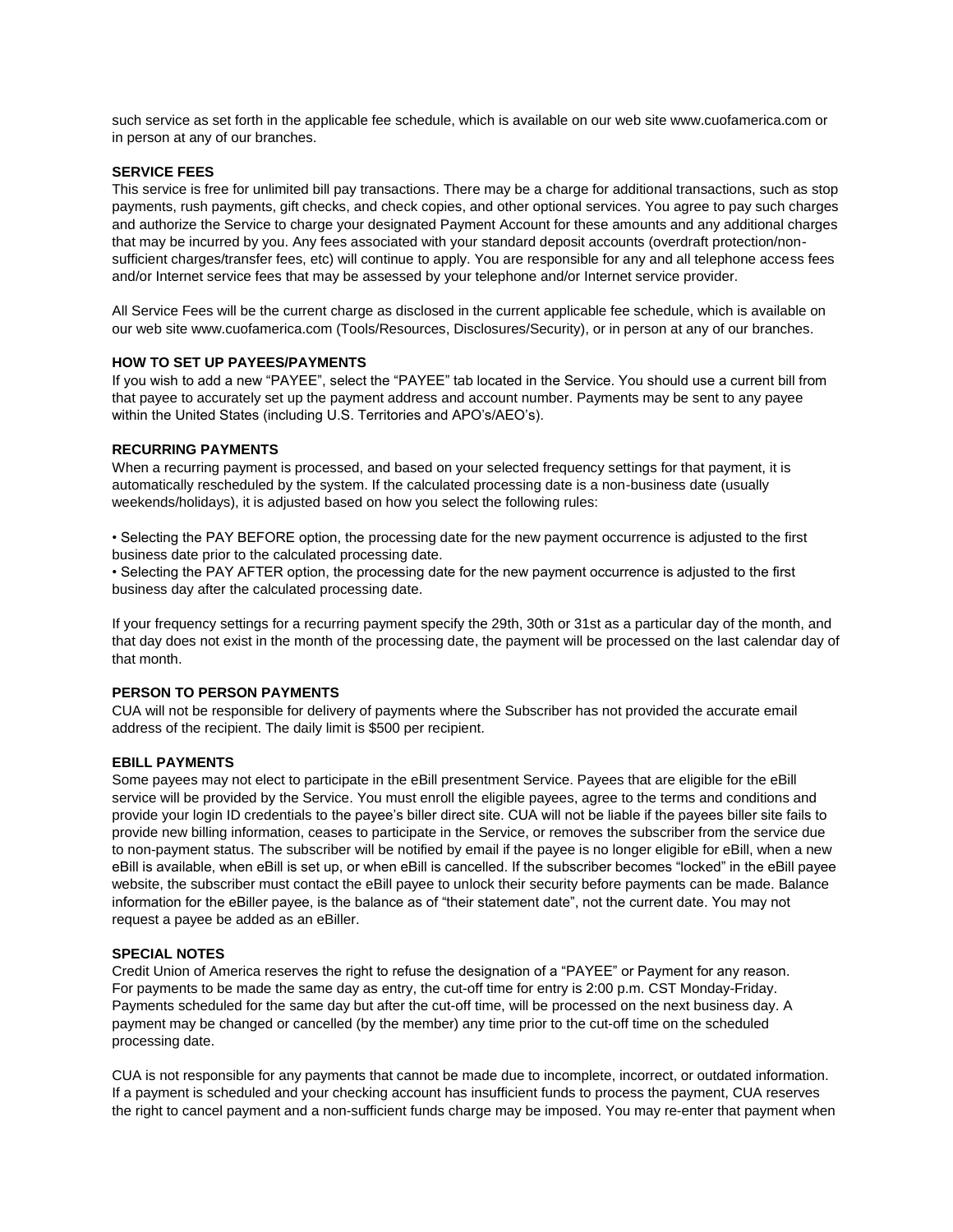the funds in the checking account are sufficient to process the payment. Please see the current fee schedule at [cuofamerica.com,](https://cuofamerica.com) Tools/Resources, Disclosure/Security or visit one of our branches.

 The system will calculate the "Estimated Arrival Date" of your payment. This is only an estimate, so please allow ample time for your payments to reach the "Payees". CUA will not be responsible if the payment arrives after the "Estimated Arrival Date".

## **YOUR LIABILITY FOR UNAUTHORIZED TRANSFERS**

 after you learn of such loss or theft, and we can prove that we could have prevented the unauthorized use of your bill days after the statement was mailed to you, you may lose any amount transferred without your authorization after the a good reason (such as a long trip or a hospital stay) prevented you from telling us, we may extend the period. If you tell us within two (2) Business Days after you discover your bill payment password or other means to access your account has been lost or stolen, you can lose no more than \$50.00 if someone uses your bill payment password or other means to access your account without your permission. If you do not tell us within two (2) Business Days payment password or other means to access your account if you had told us, you could lose as much as \$500.00. If your monthly statement contains transfers that you did not make, tell us at once. If you do not tell us within sixty (60) sixty (60) days if we can prove that we could have stopped someone from taking the money had you told us in time. If

## **ERRORS AND QUESTIONS**

In case of errors or questions about your transactions, you should as soon as possible:

 1. Telephone us at 316-265-3272 or toll free at 800-256-8049 during normal business hours; or, 2. Write us at:

 Credit Union of America PO Box 47528 Wichita, KS 67201-7528

 If you think that your statement is wrong or you need more information about a transaction listed on the statement, we must hear from you no later than sixty (60) days after you received the first statement on which the problem or error appeared.

You must:

1. Tell us your name and Service account number;

2. Describe the error or the transaction you are unsure about, and explain as clearly as you can why you believe it is an error or why you need more information; and,

3. Tell us the dollar amount of the suspected error.

 verbal notification. We will tell you the results of our investigation within ten (10) Business Days after we hear from investigate the complaint or question. If we decide to do this, we will provisionally credit your Payment Account within receive it within ten (10) Business Days, we may not provisionally credit your Payment Account. If we decide there was no error, we will mail you a written explanation within three (3) Business Days after we finish the investigation. You may ask for copies of documents which we used in our investigation. The Service may revoke any provisional If you tell us verbally, we may require that you send your complaint in writing within ten (10) Business Days after your you, and will correct any error promptly. If we need more time, however, we may take up to forty-five (45) days to ten (10) Business Days for the amount you think is in error, so that you may have the use of the money during the time it takes us to complete our investigation. If we ask you to put your complaint or question in writing and we do not credit provided to you if we find that an error did not occur.

# **DISCLOSURE OF ACCOUNT INFORMATION TO THIRD PARTIES**

 parties about your account or the transactions you make only in the following situations: It is our general policy to treat your account information as confidential. However, we will disclose information to third

- 1. Where it is necessary for completing transactions;
- 2. In order to verify the existence and condition of your account to a third party, such as a credit bureau or Payee;
- 3. To a consumer reporting agency for research purposes only;
- 4. In order to comply with a governmental agency or court orders; or,
- 5. If you give us your written permission.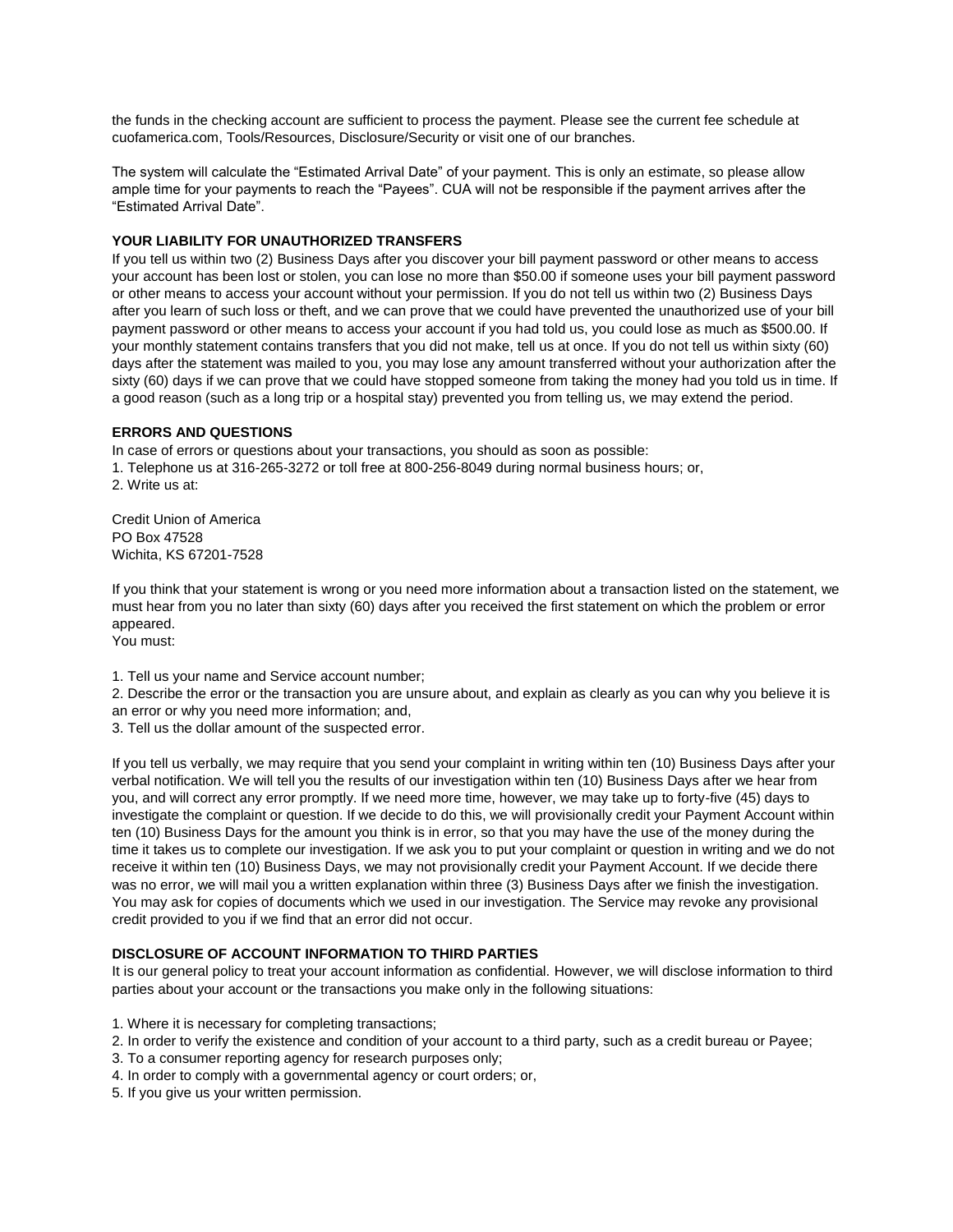In addition, you agree that the Service reserves the right to share financial information regarding your account from a Payee or financial institution to resolve payment posting problems. To view our complete privacy policy, visit our website<www.cuofamerica.com/Tools> & Resources/Disclosures & Security/Privacy Policy.

## **LIMITATIONS/LIABILITIES**

## **PASSWORD AND SECURITY**

 money without your permission, you must notify the Service at once by calling 316-265-3272 or toll free at 800-256- 8049 during normal business hours. You agree not to give or make available your on-line banking password or other means to access your account to any unauthorized individuals. You are responsible for all bill payments you authorize using the Service. If you permit other persons to use your on-line banking password, providing access into bill payment, you are responsible for any transactions they authorize. If you believe that your on-line banking password or other means to access your account has been lost or stolen or that someone may attempt to use the Service without your consent or has transferred

# **IN THE EVENT A SERVICE TRANSACTION IS RETURNED**

In using the Service, you are requesting the system make payments for you from your Payment Account. If we are unable to complete the transaction for any reason associated with your Payment Account (for example, there are not sufficient funds in your Payment Account to cover the transaction), the transaction may not be completed. In some instances, you will receive a return notice from Credit Union of America. If a payment is returned to the Service due to invalid information or inability to deliver, the funds will be returned to you when the return payment is received and the funds are returned to CUA from the payment vendor. You are responsible for any payment made by CUA on your behalf.

## **ALTERATIONS AND AMENDMENTS**

 such event, the Service shall send notice to you at your address as it appears on the Service's records. Any use of This Agreement, applicable fees and service charges may be altered or amended by the Service from time to time. In the Service after the Service sends you a notice of change will constitute your agreement to such change(s). Further, the Service may, from time to time, revise or update the programs, services, and/or related material, which may render all such prior versions obsolete. Consequently, the Service reserves the right to terminate this Agreement as to all such prior versions of the programs, services, and/or related material and limit access to the Service's more recent revisions and updates.

## **ADDRESS OR BANKING CHANGES**

 You agree to promptly notify in writing the Member Service Department of any address change or email address change. Additionally, you agree to notify the Member Service Department in writing at least ten (10) Business Days in advance of any change in your Payment Account or your banking status.

 The Service will use its best efforts to make all your payments properly. However, the Service shall incur no liability if it is unable to complete any payments initiated by you through the Service because of the existence of any one or more of the following circumstances:

 1. If, through no fault of ours, your Payment Account does not contain sufficient funds to complete the transaction or the transaction would exceed the available funds of your overdraft account;

 2. The bill payment processing center is not working properly and you know or have been advised by the Service about the malfunction before you execute the transaction;

3. The Payee mishandles or delays a payment sent by the Service;

 5. Circumstances beyond the Service's control (such as, but not limited to, fire, flood, or interference from an outside force) prevent the proper execution of the transaction and the Service has taken reasonable precautions to avoid 4. You have not provided the Service with the correct name, phone number or account information for the Payee; or, those circumstances.

6. Payments made to payees residing outside of the United States of America.

 be removed from your Payment Account or causes funds from your Payment Account to be directed to a Payee Provided none of the foregoing six(6) exceptions are applicable, if the Service causes an incorrect amount of funds to which does not comply with your Payment Instructions, the Service shall be responsible for returning the improperly transferred funds to your Payment Account and for directing to the proper Payee any previously misdirected transactions.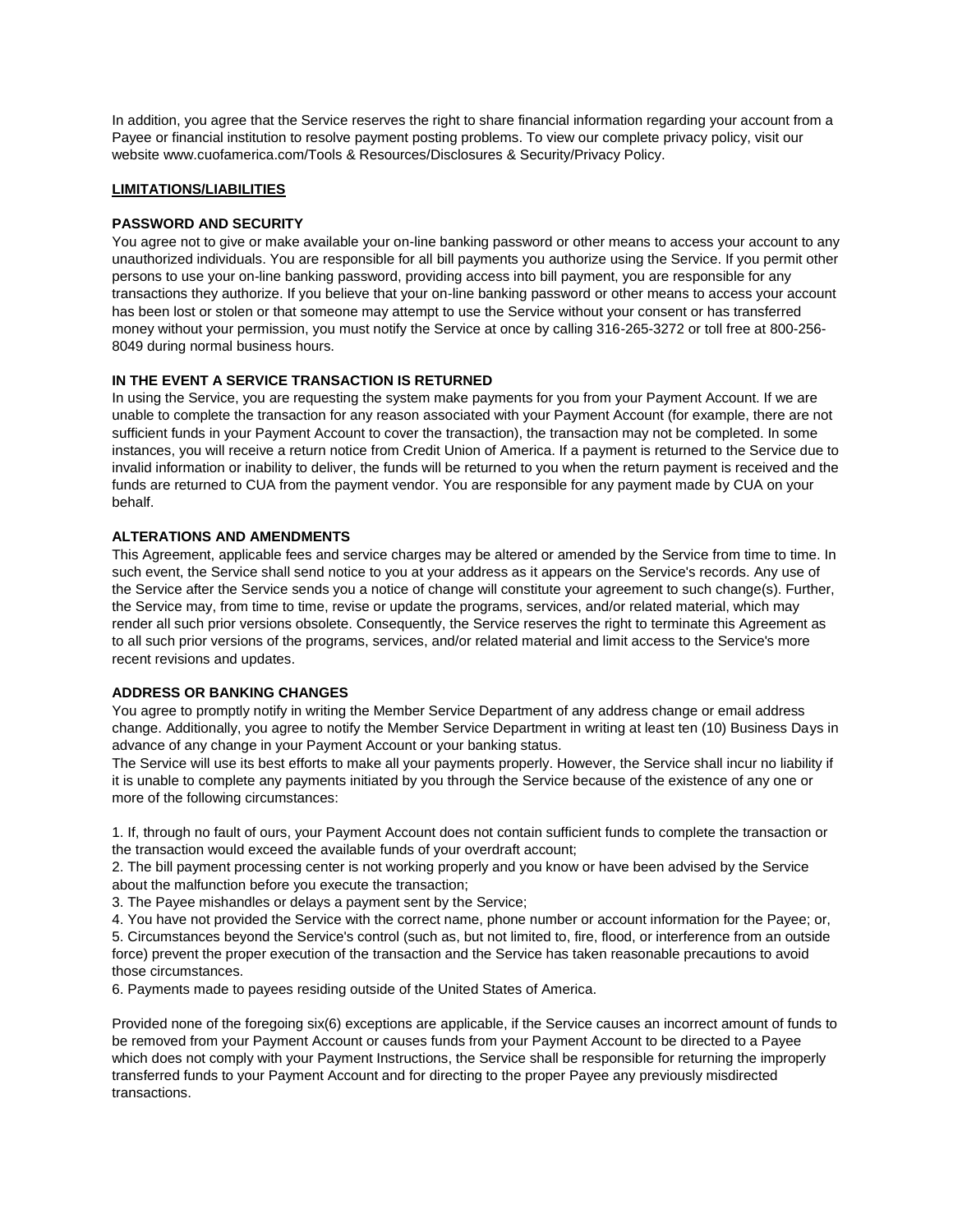You will be responsible for any bill payment request that you make that contains an error or is a duplicate of another to make a bill payment if you fail to promptly notify us after you learn that you have not received credit from a "Payee" bill payment, or you did not properly follow the instructions for making a bill payment. CUA is not liable for any failure for a bill payment.

 transmission or communications facility, and no such party shall be deemed to be CUA's agent. CUA is not responsible for your acts or omissions or those of any other person including without limitation, any

### **TERMINATION OR DISCONTINUATION**

 notice of service discontinuance must be supplied ten (10) days prior to the actual discontinuance date and must be In the event you wish to discontinue the Service, you must contact the Member Service Department in writing. Such sent to:

### **Credit Union of America PO Box 47528 Wichita, KS 67201-7528**

The Service may terminate service to you at any time and/or revoke your right to use software. Neither termination nor discontinuation shall affect your liability or obligations under this Agreement.

### **PAYEE LIMITATION**

 required if you attempt to make a prohibited payment under this Agreement. The Service reserves the right to refuse to pay any Payee to whom you may direct a payment. The Service is obligated to notify you promptly if it decides to refuse to pay a Payee designated by you. This notification is not

### **ADVISORY AGAINST ILLEGAL USE:**

 illegal purposes may result in cancellation of the Service by CUA. You agree not use the Bill Payment service for illegal gambling or any other illegal purpose. Use of the Service for

#### **INFORMATION AUTHORIZATION**

Your enrollment in the Service may not be fulfilled if the Service cannot verify your identity or other necessary information.

#### **DISPUTES[/b**

 **this Agreement, the terms of this Agreement will prevail. In the event of a dispute regarding the Service, you and the Service agree to resolve the dispute by looking to this Agreement. You agree that this Agreement is the complete and exclusive statement of the agreement between you and the Service, which supersedes any proposal or prior agreement, oral or written, and any other communications between you and the Service relating to the subject matter of this Agreement. If there is a conflict between what an employee of the Service or Customer Service Department says and the terms of** 

### **ASSIGNMENT**

 **directly or indirectly, affiliated company. The Service may also assign or delegate certain of its rights and You may not assign this Agreement to any other party. The Service may assign this Agreement to any future, responsibilities under this Agreement to independent contractors or other third parties.** 

#### **NO WAIVER**

 **rights or remedies shall operate as a waiver of such rights or remedies or any other rights or remedies. A The Service shall not be deemed to have waived any of its rights or remedies hereunder unless such waiver is in writing and signed by the Service. No delay or omission on the part of the Service in exercising any waiver on any one occasion shall not be construed as a bar or waiver of any rights or remedies on future occasions.** 

#### **CAPTIONS**

**The captions of sections hereof are for convenience only and shall not control or affect the meaning or construction of any of the provisions of this Agreement.** 

#### **TERMINATIONS**